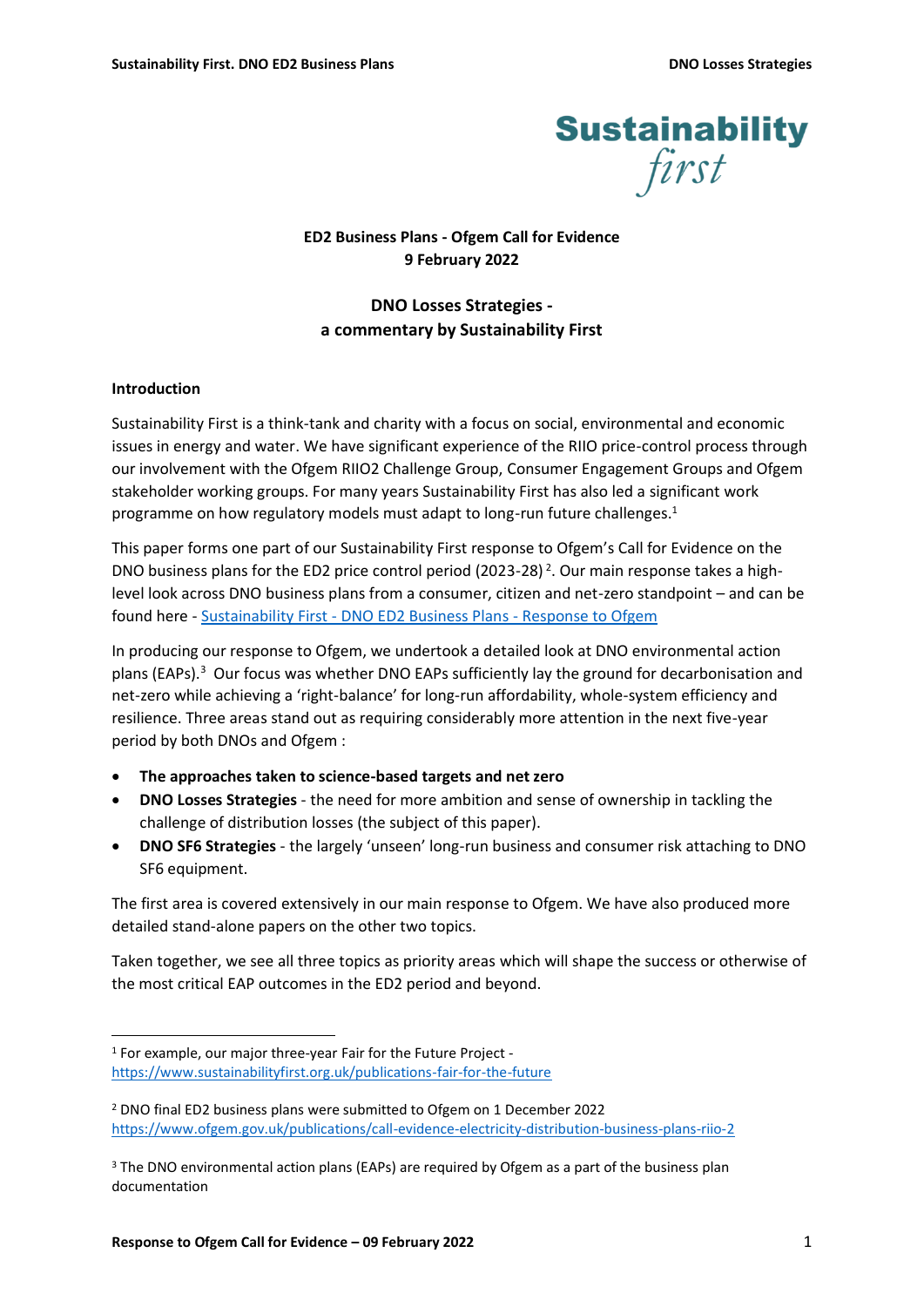For further discussion about this paper please contact :

**Maxine Frerk. Associate. Sustainability First**. [Maxine.frerk@sustainabityfirst.org.uk](mailto:Maxine.frerk@sustainabityfirst.org.uk) **Judith Ward. Associate. Sustainability First**[. Judith.ward@sustainabilityfirst.org.uk](mailto:Judith.ward@sustainabilityfirst.org.uk)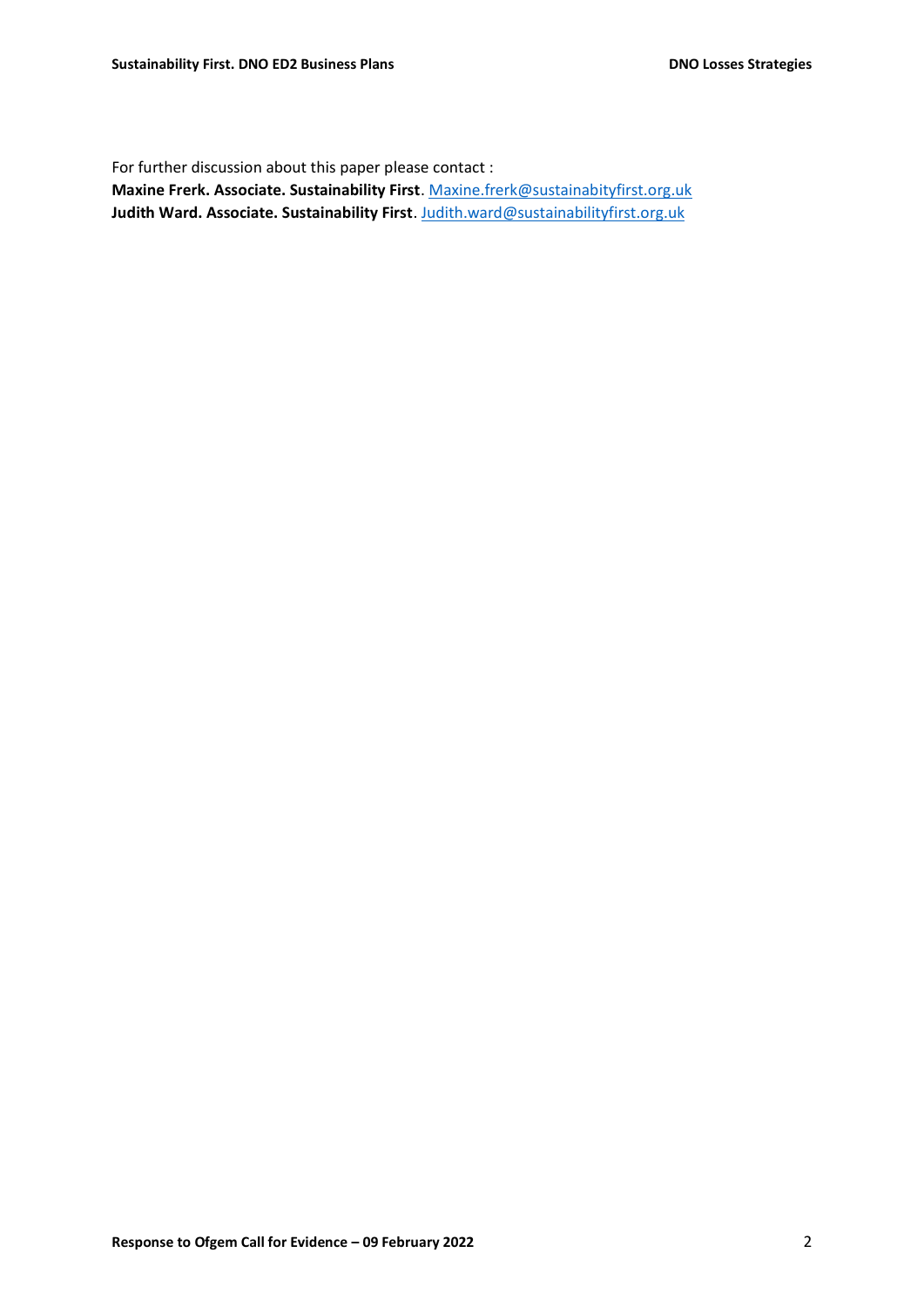#### **ED2 Business Plans – Losses Strategies**

Sustainability First is disappointed at the limited number of concrete actions proposed to deal with losses within the ED2 Business Plans and the relative sense of complacency given their materiality. At one level this is unsurprising given how Ofgem has de-prioritised losses compared to past price controls. But losses are a prime example of a "whole systems" issue where DNO action is vital to reduce costs and carbon in the near term and to avoid creating further pressure on the amount of capacity required to meet net zero longer term. We have made this point repeatedly through the ED2 process. This annexe recaps the arguments as to why losses are an important issue; sets out the regulatory framework as context; reviews the losses strategies in the Business Plans and then sets out recommendations for how Ofgem could strengthen the regulatory framework to ensure that the commitments that have been made are delivered and to provide incentives for companies to continue to focus on what more they can do cost effectively in this space.

While the Business Plans are light on ambition in this area, they do reveal the wide range of actions the DNOs can potentially take to better understand and help limit losses. This puts paid to the industry-wide myth that losses are a fact of life, must increase over the coming decade and remain largely 'non-controllable'. What particularly concerns us is that there is no clear 'ownership' of distribution losses. Yet if a problem is not owned, it cannot be solved. It is clear to us as the companies move to take on the DSO role, that taking ownership of losses as a whole system issue should be seen as an integral part of that new wider remit. In the meantime, the losses strategies point the way to a number of incremental steps, many of them relatively low-cost, and which would at least make a start now. To ensure this happens there needs to be a stronger regulatory framework around losses in ED2 and we have set out some thoughts on what this needs to involve.

#### **Why losses matter?**

Across the Business Plans we sense relative complacency on losses with all DNOs apart from SSEN putting their primary focus on net zero targets excluding losses. This is unsurprising given that Ofgem appear to buy into the companies' arguments that losses are outside DNO control and that emissions reduction will be addressed anyway as the grid decarbonises. As a result there is now only a "reputational" incentive to deal with losses which given the complexity of the issues is wholly inadequate.

#### *Helping stem the inevitable increases*

Our sense is that one reason the companies have argued against any stronger incentive is that they expect losses to increase significantly with increased utilisation of the network and a stronger role for flexibility – and are concerned that they could be penalised if losses were financially incentivised. A 2018 study by WSP for the Energy Networks Association found that at maximum levels of penetration, low-carbon technologies could increase distribution losses by up to 350% (ie from current levels of 6-7% to over 20%). This is because, as several companies note in their Plans, losses increase quadratically with demand (ie if demand doubles, losses quadruple).

In our view this makes it all the more important to put an emphasis on actions that can be taken in the next five years to work to understand and help mitigate this impact – and should absolutely not be an excuse for stepping back.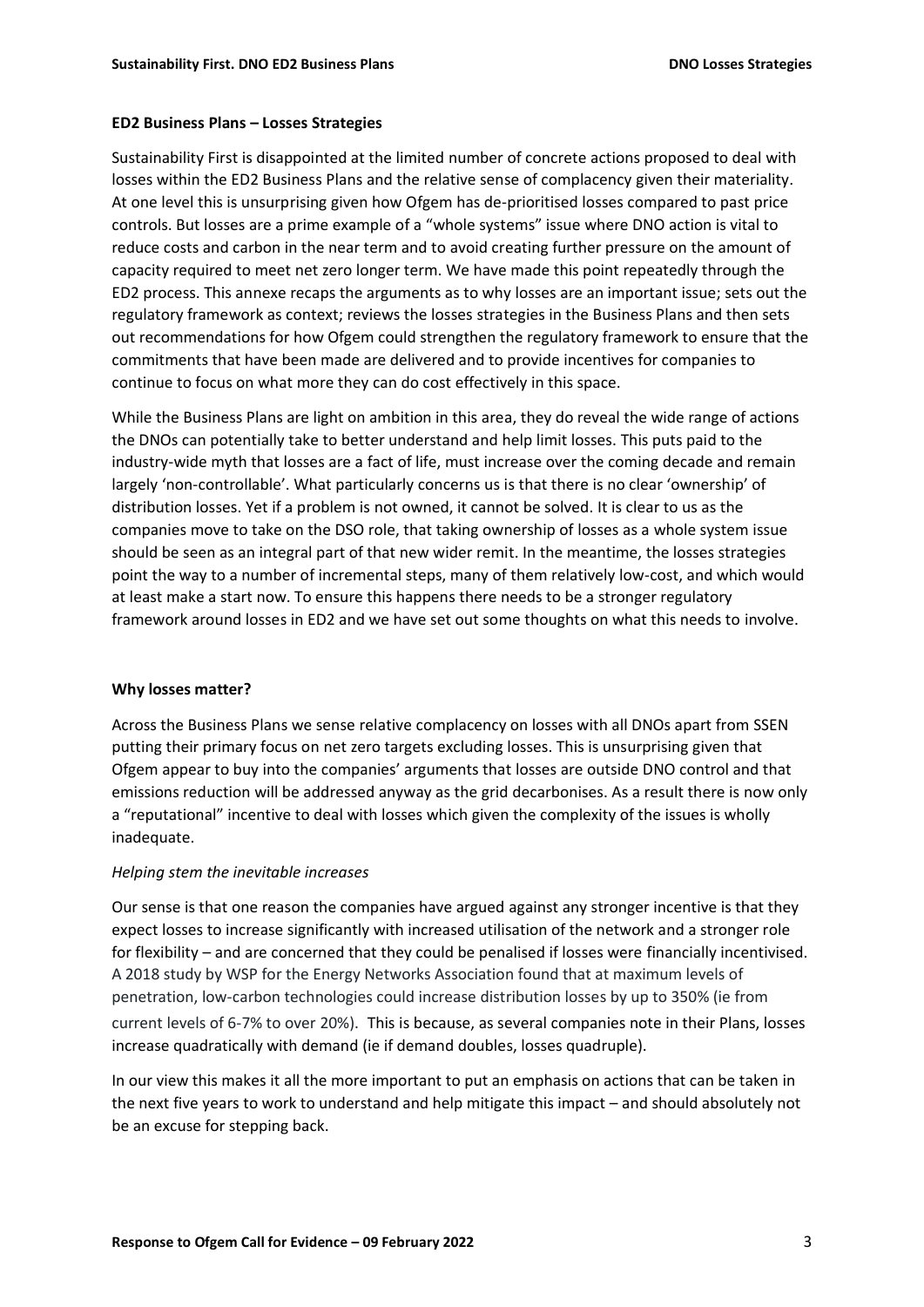#### *Carbon impacts do matter*

The other argument that is made is that the grid is rapidly decarbonising and hence in future there will not be carbon emissions associated with losses. This ignores the importance of cumulative longlived emissions for climate impacts. It also seems to overlook the fact that losses are heavily concentrated in peak-periods(as losses increase quadratically with load). What matters therefore in terms of the carbon emissions from losses is not the average grid carbon intensity but the carbon intensity at peak which is higher than average and likely to remain so as gas peaking plants are likely to continue to be used for some time.

The CBA tool that companies are required to use to justify actions to reduce losses is also based on an outdated cost of carbon. The new BEIS figure – which reflects the commitment to net zero - is three times the previous figure. SSEN have highlighted in their plan that it is hard to justify actions on losses using the old figure – but more could be justified with the updated figure. There seems to us to be no excuse for Ofgem continuing to use the old figure.

While Ofgem expects the companies to report on their business carbon footprint both including and excluding losses, the SBTi is very clear that losses fall within scope 2 for the distribution networks. Someone has to take ownership and therefore have responsibility for the emissions associated with losses. While we of course are not suggesting DNOs have full control over losses they certainly have potential to introduce more control than others.

SSEN, having moved early with a 1.5 degree SBTi target, clearly understand the importance of reducing losses if they are to meet their targets (exacerbated in their case by having emissions from diesel generation on the Scottish Islands which is even harder to deal with). Other DNOs, either explicitly or implicitly seem to to be relying on grid decarbonisation to meet their SBTi targets.

#### *This is a real cost for consumers*

In the latest price cap announcements it is clear from the supporting spreadsheets that the cost of losses is adding £15-20 to each household customer bill on top of the basic cost of wholesale electricity of around £150. This 10% uplift (against 6-7% actual losses) reflects the fact that domestic demand is peakier and hence they incur a higher proportion of the overall cost of losses based on line loss factors.

Moreover, as we understand it, this probably still underestimates the cost to consumers of losses. Certainly a number of companies in their Business Plans make the point that Ofgem's CBA methodology understates the cost of losses because the figure used of £52 /Mwh is an average cost and does not take account of the fact that losses arise primarily at peak when the cost of energy is higher.

Even as it stands, this £15-20 cost is highly significant when viewed against the annual network charge of c £100 pa and ought to merit closer scrutiny. While suppliers have to pay for losses their focus has always been on the way the costs of losses are allocated between suppliers rather than on how the overall level could be reduced (which they have no incentive to do). Responsibility for managing the cost of losses has to sit with the DNOs and represents a real opportunity to drive bill savings for customers.

#### *High losses make achievement of net zero harder*

Ofgem has focussed its attention on sweating the network assets harder in order to help contain the costs of decarbonisation. Clearly this is right but if sweating the network assets harder leads to a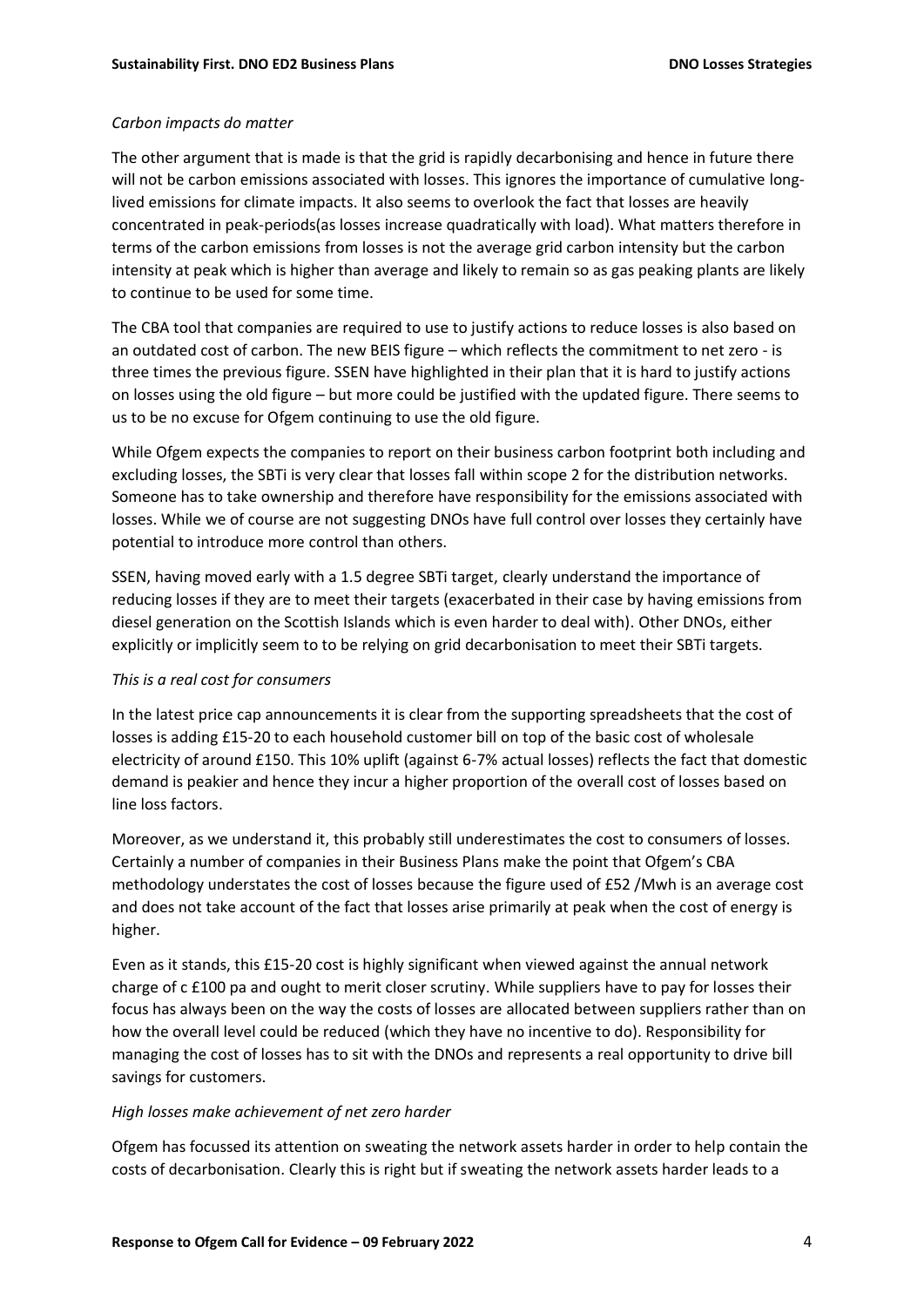radically higher level of losses then the amount of additional renewable generation capacity that will be required to meet net zero will have to increase radically as well. This must be treated as a whole system issue (or an efficiency issue) with the full impact of losses taken into account in decisions on the appropriate level of utilisation the networks should be striving for.

# *There are things the companies can do*

As noted above one reason for the downplaying of losses in the ED2 framework was the argument the DNOs made that these were outside their control. In their Business Plans all apart from SSEN consistently refer to their "controllable emissions" as excluding losses. However, from a review of their losses strategies, as set out below, there clearly are multiple steps that the DNOs can take which would bring losses down to a lower level than otherwise – from the use of low-loss equipment through to improvements in voltage management and other operational actions.

Of course DNOs do not fully control losses – which are determined by the level of demand and hence loading on the network - but as a part of their new DSO role they are actively exploring how they can use flexibility contracts and price signals to better manage loads on their networks. It seems obvious that addressing the challenge of unmanaged losses should be an inherent part of that role.

# **Context – the regulatory framework**

Past distribution price controls have included a financial incentive on losses going back to at least DPCR2 in 2000-4 (when the incentive was 3p/kWh). However, the incentive was withdrawn part way through the DPCR5 price control (in 2014) because volatility in the settlement data made the incentive as designed unworkable – as reflected in the DPCR4 close-out decision where Ofgem had to make significant adjustments (which were then the subject of a legal challenge). Given these difficulties, in ED1, instead of incentivising the outcome in terms of the level of losses, Ofgem introduced a new licence condition to minimise losses, the requirement for a losses strategy and the Losses Discretionary Reward which was intended to incentivise action by the companies to better understand and measure losses and the steps that could be taken to tackle them. The aim was that with an improved understanding it should be possible to reintroduce a financial incentive on losses in ED2. In its [Guide to the ED1 Price Control](https://www.ofgem.gov.uk/sites/default/files/docs/2017/01/guide_to_riioed1.pdf) in the section on losses strategies Ofgem says:

"*We plan to introduce a losses incentive for RIIO-ED2 and we expect the DNOs to include proposals for establishing a reliable losses baseline during RIIO-ED1. They should consider how power system modelling, innovative approaches, sharing of best practice and shared initiatives could help*".

With changes to the team at Ofgem this intention seems to forgotten.

That said, in their Business Plans a number of the companies (including eg UKPN) highlight the progress that has been made as a result of the Losses Discretionary Reward notwithstanding the fact that Ofgem only awarded a reward in the first round, but not in the subsequent two. Absent even that incentive it is unclear how Ofgem expect further progress to be made in ED2.

For ED2 Ofgem set out in the Sector Specific Methodology Decision that it would move away from having any financial incentive on losses and would rely simply on a "reputational" incentive. This was the proposal that the ENA had put forward. Sustainability First has consistently argued that a reputational incentive will be ineffectual in this technical area and that given its importance a financial incentive is needed to ensure adequate focus by the companies.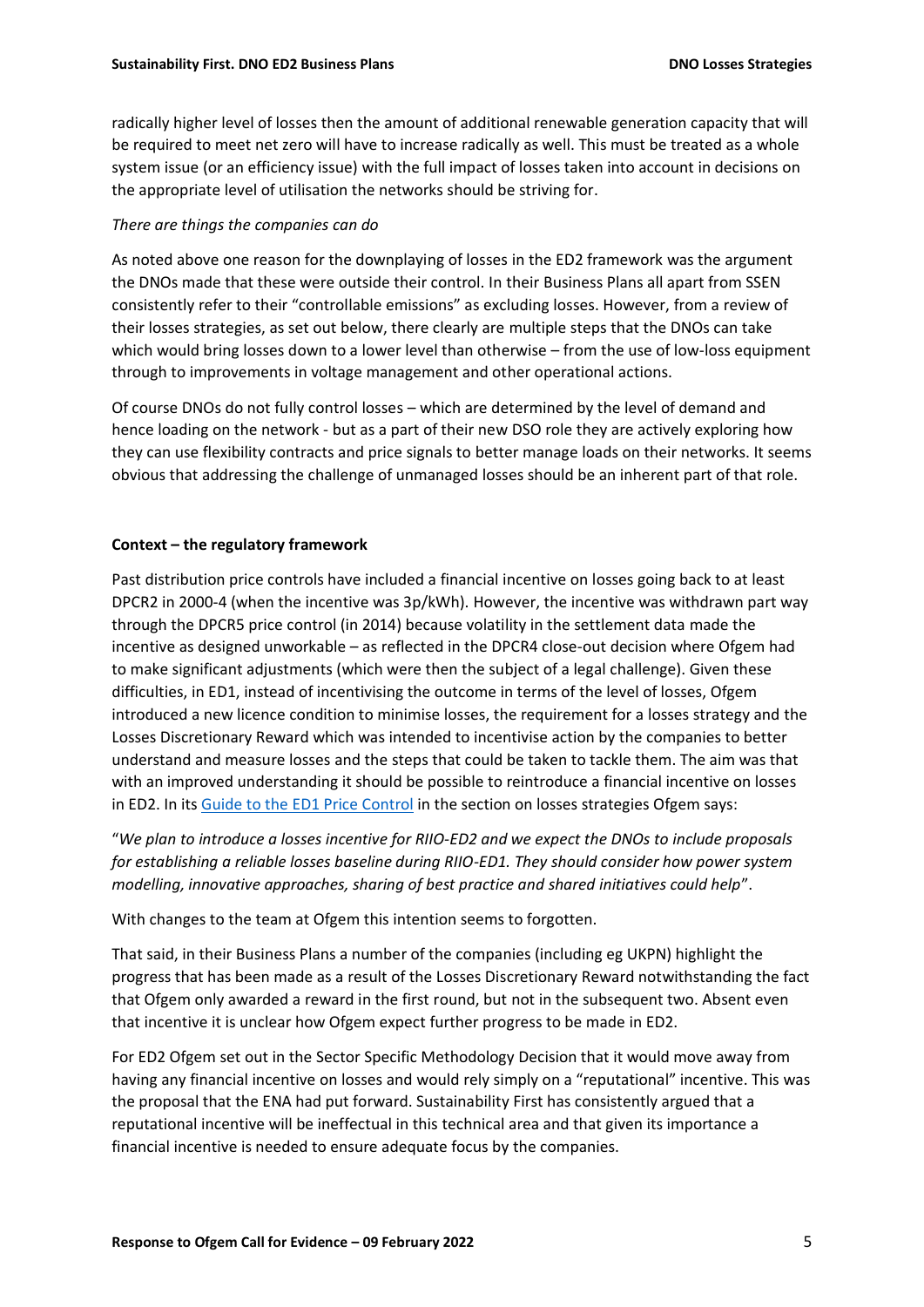While Ofgem has made clear that the companies should take into account the impacts of losses in their CBA assessments, there is no incentive for DNOs to proactively seek out new opportunities in period (given there is no financial benefit to them in reducing losses). There are also real questions around a number of aspects of the CBA toolkit as noted above.

Across the rest of Europe, the normal model is that DNOs are responsible for the costs of the electricity to cover losses. In the latest CEER report comparing approaches across countries Ofgem is quoted as saying that it intends to introduce a financial incentive once smart meters are rolled out. However this message has not been communicated as part of the ED2 dialogue and more work would clearly be needed through ED2 to understand how smart meter data could be used – but which the companies are not currently incentivised to do.

#### **ED2 Business Plans - Clarity of strategies**

In the Business Plan Guidance Ofgem sets out its baseline expectations as being for the DNOs to:

- Develop and commit to implementing a strategy to efficiently manage both technical and non-technical losses on the DNO's network over the long term. This should include specific actions and performance measures to track the impact of actions in RIIO-ED2.
- Commit to reporting on the progress of implementing the losses strategy and associated performance measures.
- Contribute to the evidence base on the proportion of losses that network companies can influence/control.

There is a very wide range in how well the companies set out their losses strategies although at bottom it seems that they are all following very similar approaches. The best strategies are probably NPG and SPEN that set out detailed actions that they will pursue in ED2 including eg volumes of transformers they will replace alongside options they are still exploring. Having this clear set of "actions and performance measures to track the impact of actions in RIIO-ED2" is part of the baseline expectations as set out above and is essential for stakeholders to track progress. We are doubtful that the majority of the Business Plans meet even this basic expectation.

ENWL and UKPN provide relatively clear articulations of their strategies which set out in broad terms the steps they will take in ED2 but less obviously presented as a set of actions. SSEN repeats its strong commitment to reducing losses but, like WPD, has very little in terms of concrete actions and is less well structured than the others.

All of the DNOs apart from WPD give a figure for the losses they expect to avoid over ED2 but often this is buried and the basis for the figure is not always clear (ie whether it is per annum, over ED2 or over the lifetime of the asset). The table below shows what they have included. The very different scale of numbers quoted highlights the need for a consistent reporting framework in this area. As things stand with the ambiguity over what the figures represent and with no scalar (eg also presenting the figure as a %) or historical context it is impossible to form any view on the relative ambition. While more information may be available in the EJPs there is no sense from the Business Plans or the Strategies what else has been considered and what a stretch target might have looked like (eg taking account of the higher BEIS cost of carbon).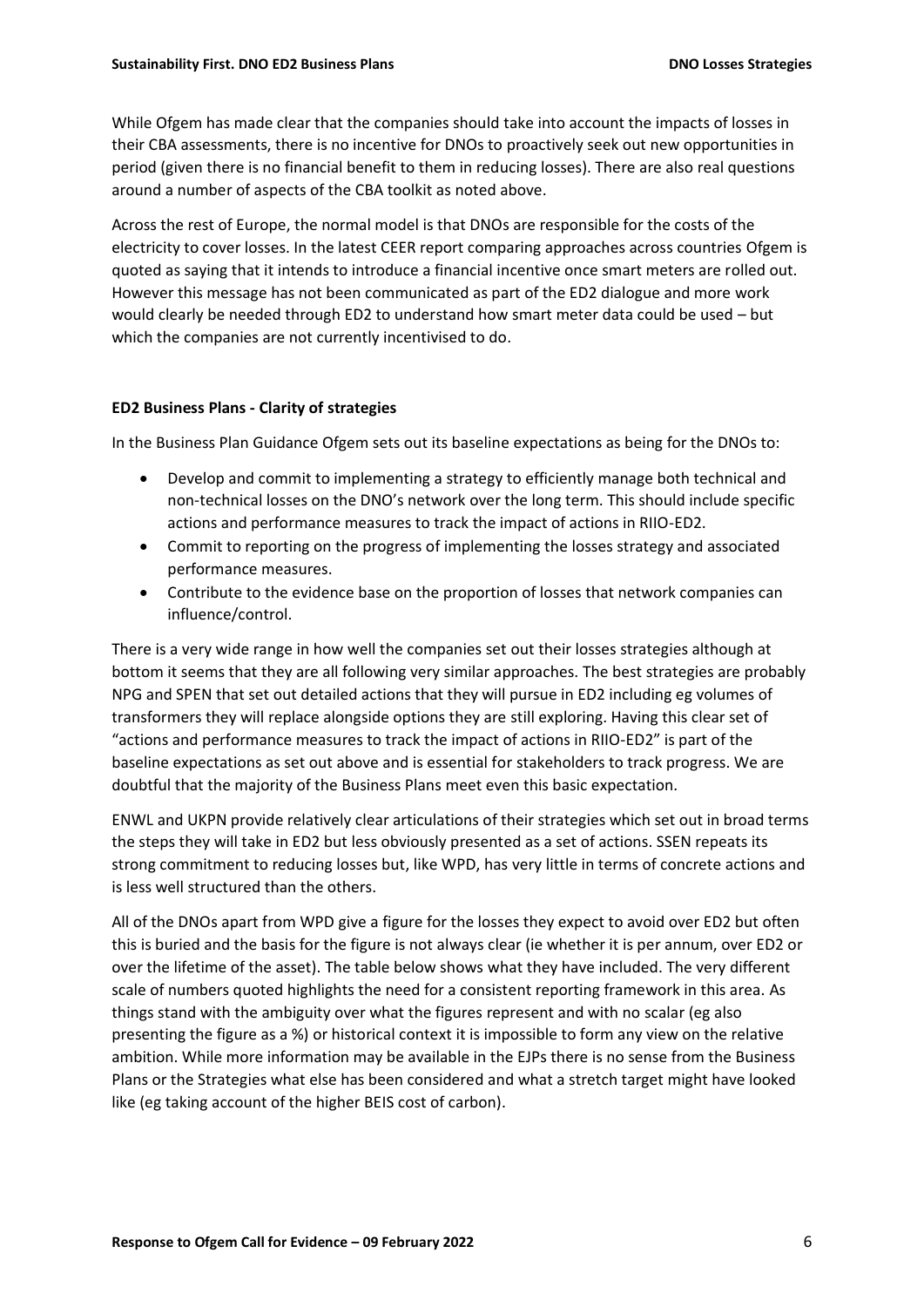| Company     | Target losses avoided          | Comment                          |
|-------------|--------------------------------|----------------------------------|
| <b>SSEN</b> | 169GWh                         | Basis unclear – over lifetime of |
|             |                                | assets?                          |
| <b>UKPN</b> | 10.5 GWh to end of ED2         |                                  |
|             | 471GWh over lifetime of assets |                                  |
| <b>SPEN</b> | 36 GWh                         |                                  |
| <b>WPD</b>  |                                |                                  |
| <b>ENWL</b> | 8GWh per annum                 |                                  |
| <b>NPG</b>  | 320.6 GWh                      | Basis unclear - over lifetime of |
|             |                                | assets?                          |

As discussed below, SPEN are unique in providing a clear build-up of their figure in terms of the impact of the different actions they plan to undertake in ED2. None of the others provide this.

The other measure of ambition on losses is the amount that the companies expect to spend on projects to deal with losses but these figures are again hard to find. As noted in our main response the proposed spend on losses is extremely low compared with other elements of the Environmental Action Plans. For example, UKPN propose spend of £6m on losses out of a total EAP spend of £246m. This seems totally out of balance. While as noted below there will be expenditure included elsewhere in the business plans which will also help reduce losses, the scale of this is not clear.

# *The core elements of all strategies*

Although some are clearer than others about the actions they propose to take, there is essentially a set of common elements across all six Business Plans:

- Where transformers are being replaced for other reasons to replace them with EU eco-design 2021 low loss equipment (defined as "**opportunistic**" replacement).

- Where underground cables are being replaced for other reasons to replace them with cables with a minimum cross section of 300mm2 (again "**opportunistic**" replacement). As a part of this the companies commit to avoiding "cable tapering" in future.

- To "**proactively**" replace the oldest highest loss transformers. All companies are replacing their oldest ground mounted transformers although the cut-off date varies (ENWL 1990, others pre 1958/ 1962). SPEN have also committed to proactively replace 4 primary substations on losses grounds. Decisions on what equipment merits replacement on this basis are taken using Ofgem's CBA template which, as noted above, understates the cost of carbon.

- Where pole mounted transformers are being replaced because of PCB contamination to do this with very low loss amorphous core transformers – again "**opportunistic**".

- Upsizing 6.6kV (and below) to 11 kV (which also brings benefits in terms of standardisation of equipment).

SPEN's plan is unique in that it sets out clearly for each of these categories (and broken down by voltage level) the numbers of items of equipment they will replace and the losses that will be saved as a result. This provides the basis for transparent reporting and the other DNOs should be asked to provide equivalent projections. SPEN see this as the basis for a quantified element in the Reputational ODI they propose (alongside the qualitative angle discussed below).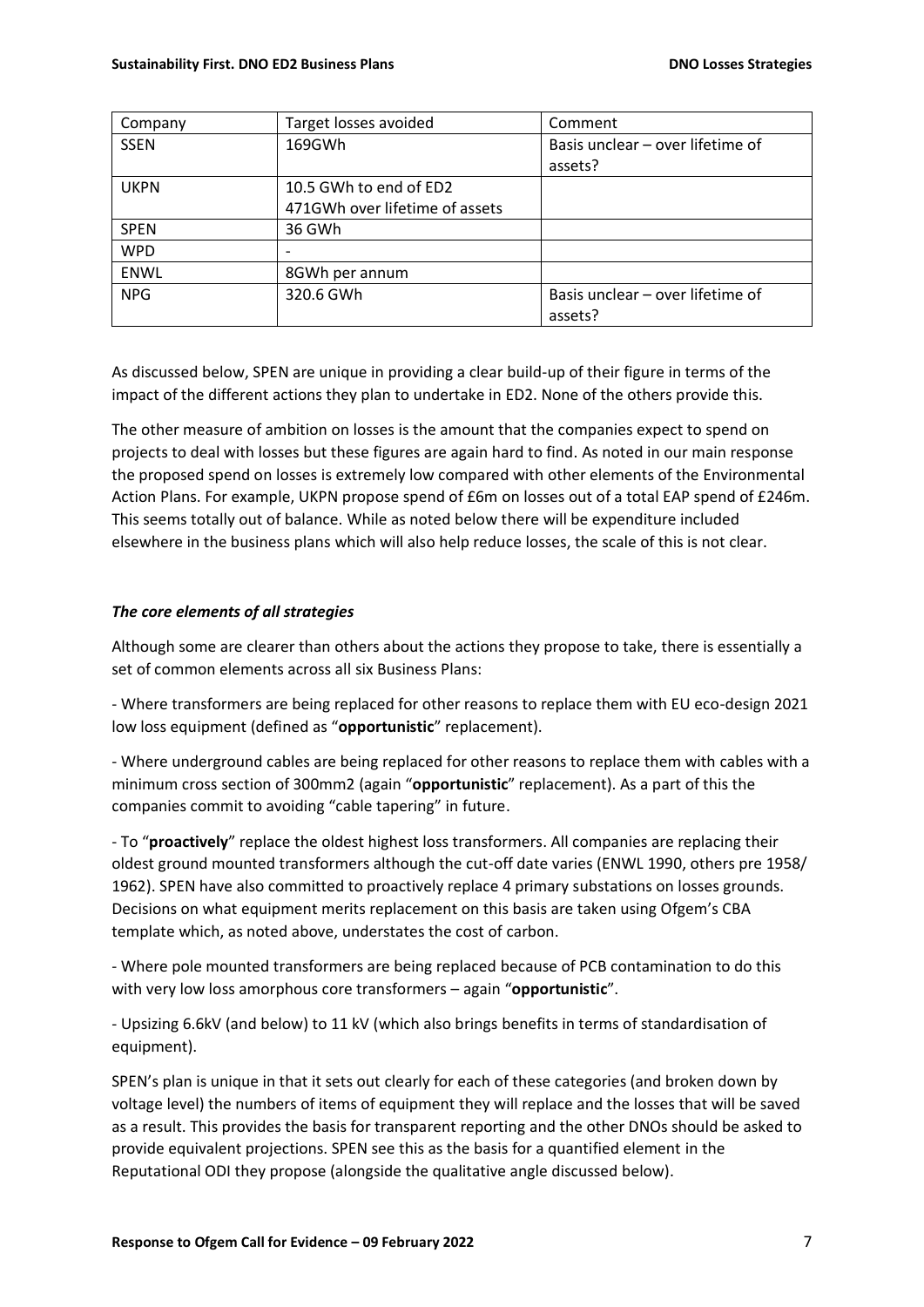UKPN highlight an issue with Ofgem's current RIG reporting in this area as any investment that does not have costs specifically linked to losses should not be reported (ie "opportunistic" investment would not be counted in losses reporting). While it is helpful to delineate where there are incremental costs to address losses it is important that the impact on losses of all investments is visible (ie including "opportunistic" investments done for other reasons using low loss equipment even if that is now standard).

# *Other actions being explored*

There are then some additional actions that have been adopted by at least one DNO and which most if not all others have considered. Even where they consider it does not present value for money, they often say they will keep it under review. With the significantly higher cost of carbon that BEIS is now saying should be used for appraisal it seems likely that many of these proposals would be justified - but it is unclear what incentive the DNOs will have in practice to take them forward absent any financial incentive or other source of in-period funding. These actions include:

MAAV (contact losses) – already implemented by UKPN in London and proposed to be rolled out across their other regions. SPEN include it as a CVP. SSEN rejected but keeping under review.

TASS (turning off one transformer of a pair when lightly loaded) – included by SSEN as part of their plan building on their innovation project. SPEN pursuing. Others rejected for now.

Voltage reduction – WPD

Dynamic voltage optimisation – NPG CVP

Energy efficiency at substations - SSEN

Of these we are particularly interested in the initiatives around voltage regulation which seem to us to have significant potential to help both with losses and energy bill savings / energy efficiency. We are aware that the picture is complex with some customer devices responding in different ways but on the evidence to date (eg from WPD's NIA project) we consider this should be a priority area for all DNOs to explore and to start trialling at scale, with a view to implementation in ED2. The Engineering Code Review Independent Panel report also highlighted this as a key opportunity area.

Mention is also made in most strategies of looking at certain operational issues – albeit typically without any clear actions or metrics:

Power factors (working with I&C customers) and installing reactive power compensation / power factor correction;

Power quality (including the impacts of EVs and LCTs) where active harmonic filters can help;

Reducing network imbalances across 3 phases;

Network configuration to balance load on different circuits

Engagement with the ESO.

There are then a range of other investment or operational options which are at an earlier stage of development or are only mentioned as ideas that are being explored by 1 or 2 DNOs. Again it is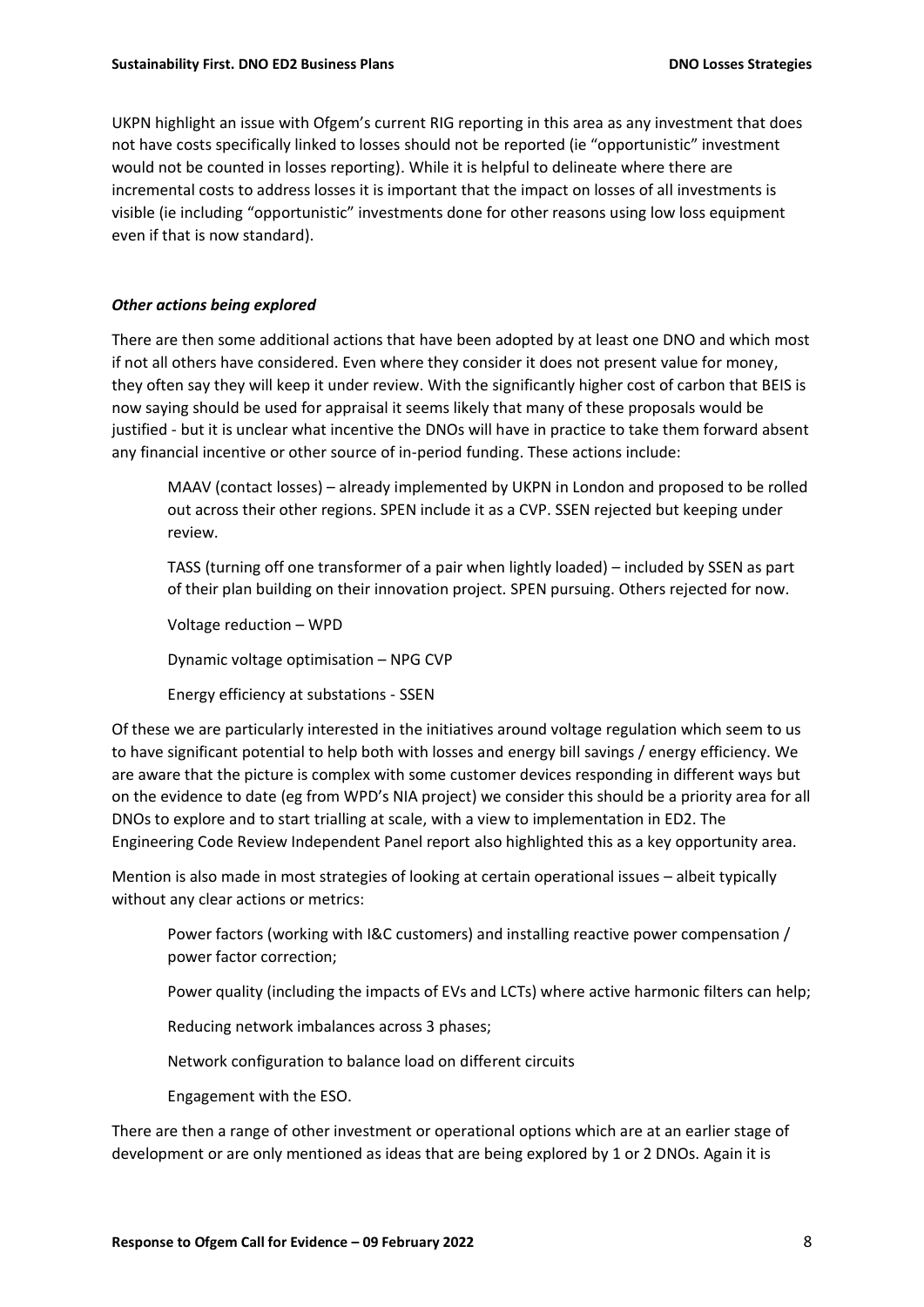unclear what incentive the companies would have to take any of these forward without a financial incentive or other funding source. These opportunities include:

On-line Tap Changers (SSEN) Normal Open Point optimisation (UKPN) Proactive replacement of heavily loaded LV OHL (SPEN) DC Distribution (SPEN) Blown LV fuse detection (SPEN) Use of copper versus aluminium (SSEN) Use of 3 phase services in new build / retrofits (WPD) Installing metering at sub-stations to understand unmetered usage (UKPN) Service connections – unlooping (SPEN), min cable size (35mm2) (UKPN) Fault Current Limiters (WPD) Heat recovery at substations

Finally, a number of companies talk about doing more to improve their understanding of losses using smart meter data, improving time of use modelling, linking to DFES etc. Work is also in hand to improve the understanding of the impacts of embedded generation (which can reduce the distance energy travels reducing losses but can also lead to increased loads at other times) and to understand the impacts of energy efficiency / battery storage. A number of the plans refer to the research done by Imperial which shows that 36-47% of losses arise on the LV network. LV network visibility is a key strand of all company Business Plans (as a part of the DSO role) and is also a key to better understanding losses.

Assessing the overall level of losses is based on the difference between the electricity entering the networks (at the grid supply points) and the electricity consumed (as measured through metering). The difficulties with estimated meter reads and hence the volatility in settlement data have made it hard to accurately determine the level of losses. Smart meter data should address this but further work is need to confirm this. Moreover to understand where on the network the losses are happening and how best to manage them requires separate network monitoring and/or network modelling. Progress is need on both these fronts.

Reflecting on this list it is clear that there is a very considerable amount more that the DNOs can do to better understand and control losses. While it may be inevitable that losses will increase as demand grows for EVs and heat electrification and with more use made of flexibility, this only increases the importance of DNOs taking the steps that they can (in particular as losses increase with the square of load). Ofgem must far more actively challenge arguments that losses are outside DNOs control and should ensure that there are meaningful incentives for companies to take these initiatives forward.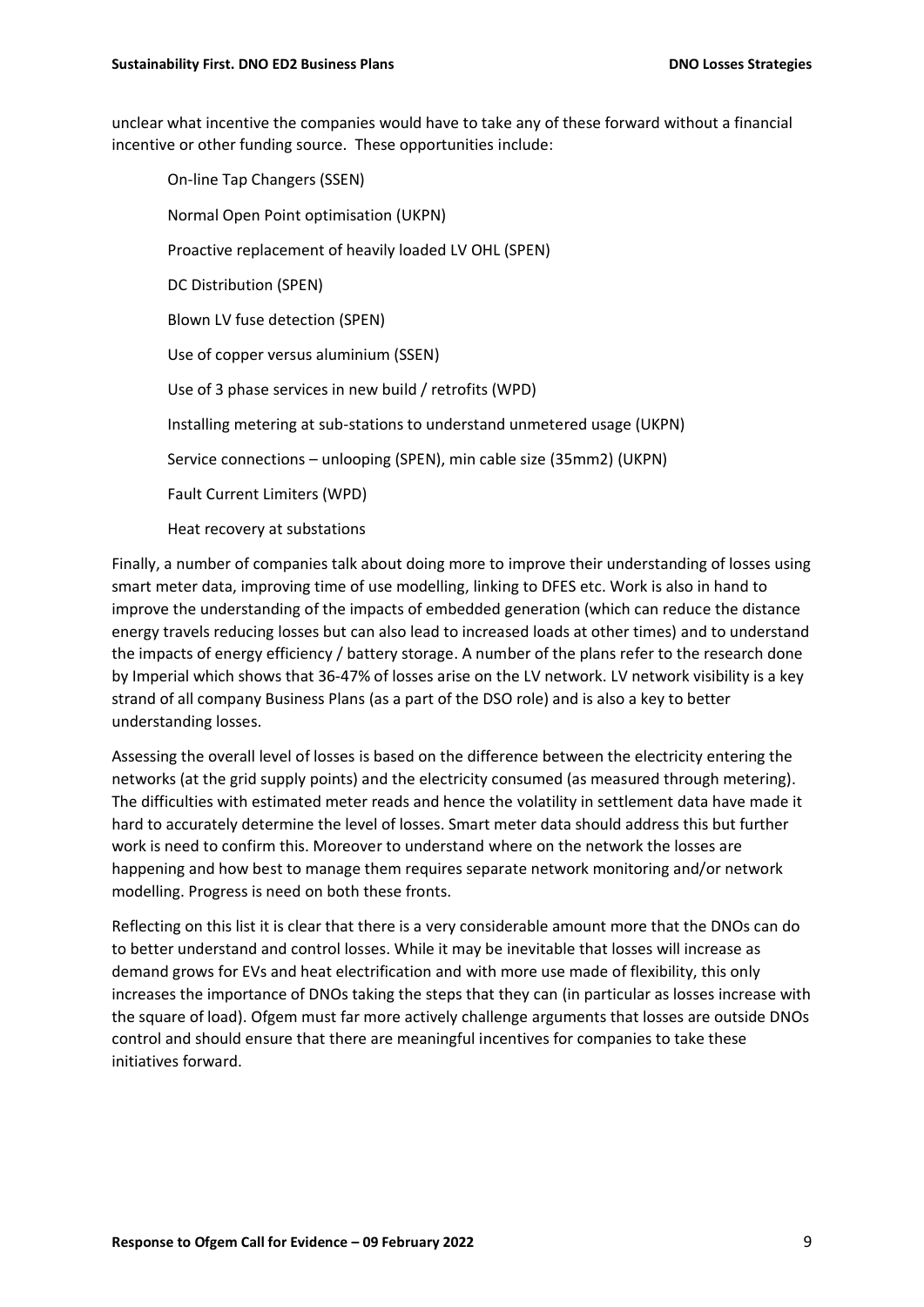#### *Conclusion – need for a clear incentive*

In thinking about the regulatory framework that is needed to help drive forward the agenda on losses in the next 5 years there are different aspects that need to be addressed:

1) **Holding the companies to account for the commitments they have made** in their Business Plans.

As noted above all the plans have some core elements of investments which help reduce losses either as a by-product of investment in low loss (or up-sized) equipment when the asset needs replacing or as proactive investment to replace high loss assets. As with all forms of investment in the price control there is a need to ensure this commitment is delivered on. Clearly with the introduction of the EU Eco design standards the companies are forced to adopt low loss equipment as that is all that will be available – but there will still be options about going beyond that standard and on sizing of the equipment.

This could be done by having **a PCD or having an outcome based financial incentive** (targeted on avoided losses (GWh) which is a measure all the companies use).

Another approach would be to have clearer **engineering standards** around losses. The independent panel looking at Electricity Engineering Codes for BEIS made clear, based on earlier research by Goran Strbac and others, that when equipment is replaced it should be with equipment that is oversized to deal with losses. They recommended a new engineering standard or a more prescriptive licence condition on losses. This over-sizing aligns with the approach the companies are already taking as described in their business plans. Embedding this approach in an engineering standard would help ensure that the companies adhere to re-sizing as standard at the point of assetreplacement, which also clearly makes sense from a "future-proofing" perspective. Some companies like UKPN are clear that these standards are now built into their engineering standards / policies but this needs to be reinforced across the sector.

As a part of this there is then also a need for **clear and consistent reporting**. As highlighted above, there is currently no consistent basis for reporting avoided losses in the Business Plans. Ofgem needs to ensure a consistent approach reflecting the time period over which the avoided losses are counted and to show, separately, both opportunistic and proactive investment.

2) **Encouraging the companies to press ahead with the wider range of ideas and opportunities** that they have mentioned in their Losses Strategies.

This would include the companies **revisiting opportunities** that they may have rejected previously but which would now be justified with the much **higher cost of carbon**.

It also needs to include a strong element of **sharing learning and collaboration**. Over recent years the ENA Losses Working Group seems to have largely focussed on developing a shared line about the regulatory framework for ED2. Based on the range of ideas included in the Losses Strategies there clearly is a role for the Group to carry out an urgent review of major lessons learned from LDR and NIA projects (including on voltage reduction).

In our view this requires both:

• A **financial incentive based on a qualitative assessment** of the levels of innovation and learning that the companies have achieved. SPEN provide an example of a qualitative metric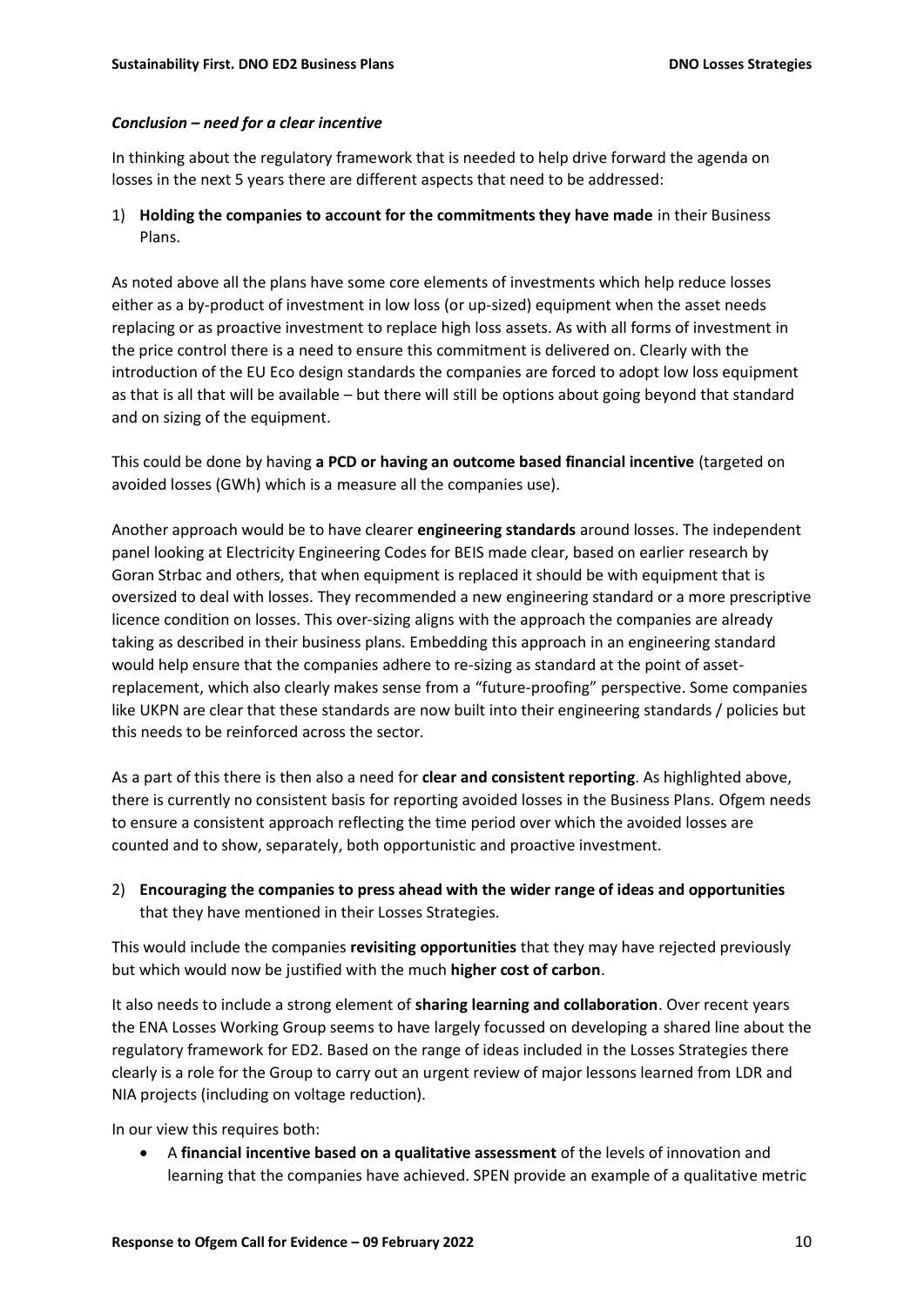based on the LDR criteria (understanding of losses; sharing of best practice / stakeholder engagement; losses innovation) which they suggest could be used as part of a reputational incentive. We firmly believe that a financial incentive would be stronger and is consistent with the approach already being taken on the Strategy Delivery Incentive in other areas. If reliance is to be placed on a reputational incentive, then proper thought needs to be given to how this would work as we set out in the body of our response. In our view, as a minimum Ofgem would need to carry out a comparative assessment of losses strategies on an annual basis and publish a clear league table / RAG rating of the companies. While a comparative approach can hinder collaboration we believe that using the LDR criteria which include sharing learning would mitigate that risk.

• **A UIOLI funding pot for initiatives that were not included** in the Business Plan but which are subsequently found to meet the CBA criteria (in particular taking account of the increased cost of carbon). We see a strong analogy here with the Net Zero and Reopener Development use-it-or-lose-it allowance (NZARD UIOLI) or the Net Zero Pre-construction Work and Small Net Zero Projects Re-opener included in GD2 / T2.

In the absence of a financial incentive, **reputational regulation** would need to be made to work. As we set out in the body of our response this means ensuring comparative data is readily accessible to enable benchmarking; reflecting on the sources of reputational influence (and how best to strengthen them) and making a link to the regulatory framework. Stakeholders will expect Ofgem to know what is happening in the sector and see Ofgem as a trustworthy source of information looking **across the DNOs. In the context of losses this would mean:**

- ensuring clear commitments on areas the companies will explore (as NPG and SPEN have provided to some extent in their actions lists) which they can then be held to account on;
- some form of annual report / RAG ranking by Ofgem as envisaged by SPEN in their vision for the ODI-R (at Annexe 2 of their Losses Strategy) including qualitative scoring on improving understanding of losses, sharing best practice and "losses innovation";
- a clear commitment to reintroduce a financial incentive in ED3 (as promised in the ED1 Guide and in the CEER Losses report 2020) and a plan for the work needed to deliver it.

# **3) An improved framework for assessing losses**

As flagged by several companies in their Business Plans there is a need for further work by Ofgem / the industry on the valuation of losses. All companies use the Ofgem CBA methodology but a number (ENWL, SSEN, NPG) comment on the fact that it values energy based on an average annual price whereas losses are highest at peak times when prices are highest.

This disaggregation of losses by TOU is an important step – and, linked to that, seeing the impact in terms of system capacity rather than "energy" might help reinforce why losses are so important going forwards.

NPG make the link with flexibility price signals and this clearly needs further thought in the context of the DSO role.

SSEN also raise a question about the assumed cost of carbon which they say makes environmental projects hard to justify. As noted above Ofgem should now certainly use the BEIS up-to-date figure which is consistent with net zero.